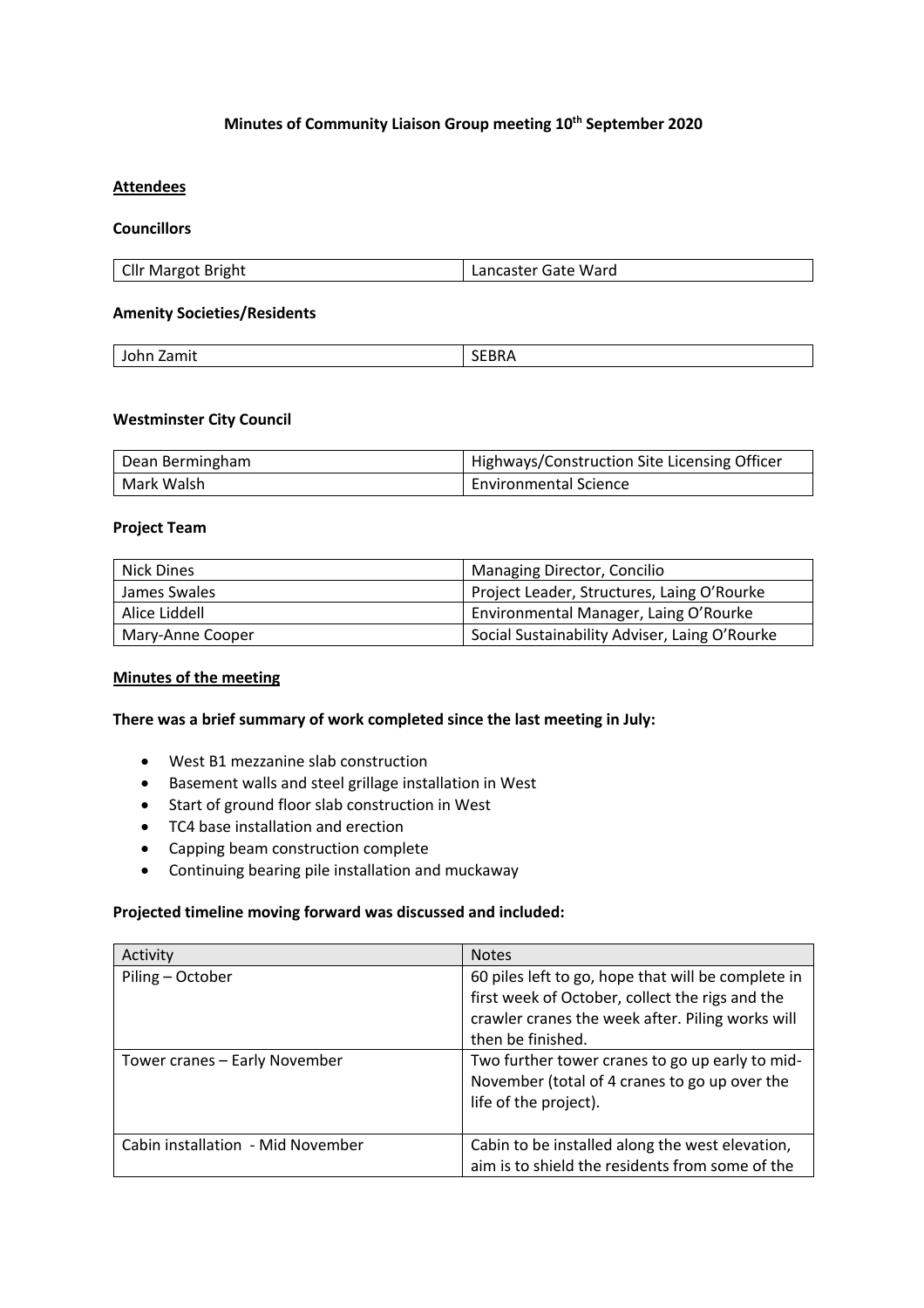|                | site activities but will sit down and discuss this  |
|----------------|-----------------------------------------------------|
|                | further.                                            |
|                | Looking at potentially lifting to 4 floors to block |
|                | out more of the site for the residents.             |
| <b>Digging</b> | Could take up to a year. Excavating up the north    |
|                | end of Redan to continue with remaining core        |
|                | grillages.                                          |
| Concrete work  | On the ground floor frames will start to pop up     |
|                | on Redan west, will provide shelter to works        |
|                | going on inside the site                            |

# **Mary-Anne Cooper then talked through issues that had been raised by the local community and what the response had been to address this. The issues were:**

# *Notice for work and deliveries and out of hours work*

There have been a number of concerns raised about the lack of sufficient notice to residents for works on the site.

In particular, residents received only a couple of days' notice for the Bank Holiday works. Whilst information about these works was included in the newsletter, Laing O'Rourke have acknowledged that people may have missed this. In the future, they will send out an information notice with more advance notice of any works. They will also get the approximate dates for work in the diary which they will use to keep the council informed.

There have also been a number of complaints related to unscheduled out of hours work at the site.

An example of this was given from earlier today when CCTV showed the site gates opening up at 7.57am. Laing O'Rourke have spoken to workers who are clear that the gate must not be opened until 8am. Laing O'Rourke have been in touch with neighbours who have filed complaints over this. They have also spoken to Walsh's, the company which owns the trucks, and their transport managers.

Attention was also paid to the work to erect one of the cranes which overran to Bank Holiday Monday. Laing O'Rourke explained that this was because of technical difficulties with one of the motors on the hoist ropes, which meant that they weren't able to finish the job. Rather than leaving it in an unfinished condition when they had no guarantee of wind conditions, they opted to continue work on the Monday. The Decision was taken so that they could get the permanent hoist ropes onto the crane and get the gib in the permanent position. There was a lack of communication to residents and the council as several key people were out of the country and were unaware of the situation. James Swales is currently trying to find out why this decision was taken.

# *Issues with lights on site*

There have been a number of issues with lights on site shining into residents' properties. The lights in question have been repositioned to lessen the impact on neighbours which has solved the issue. Laing O'Rourke are also looking at purchasing new lights, which are less bright, as another possible solution to the issue.

# *Noise issue from generator*

There have been some complaints from residents regarding the noise from the generators used in erecting the tower cranes. When the last tower crane was put up, it was powered by a generator to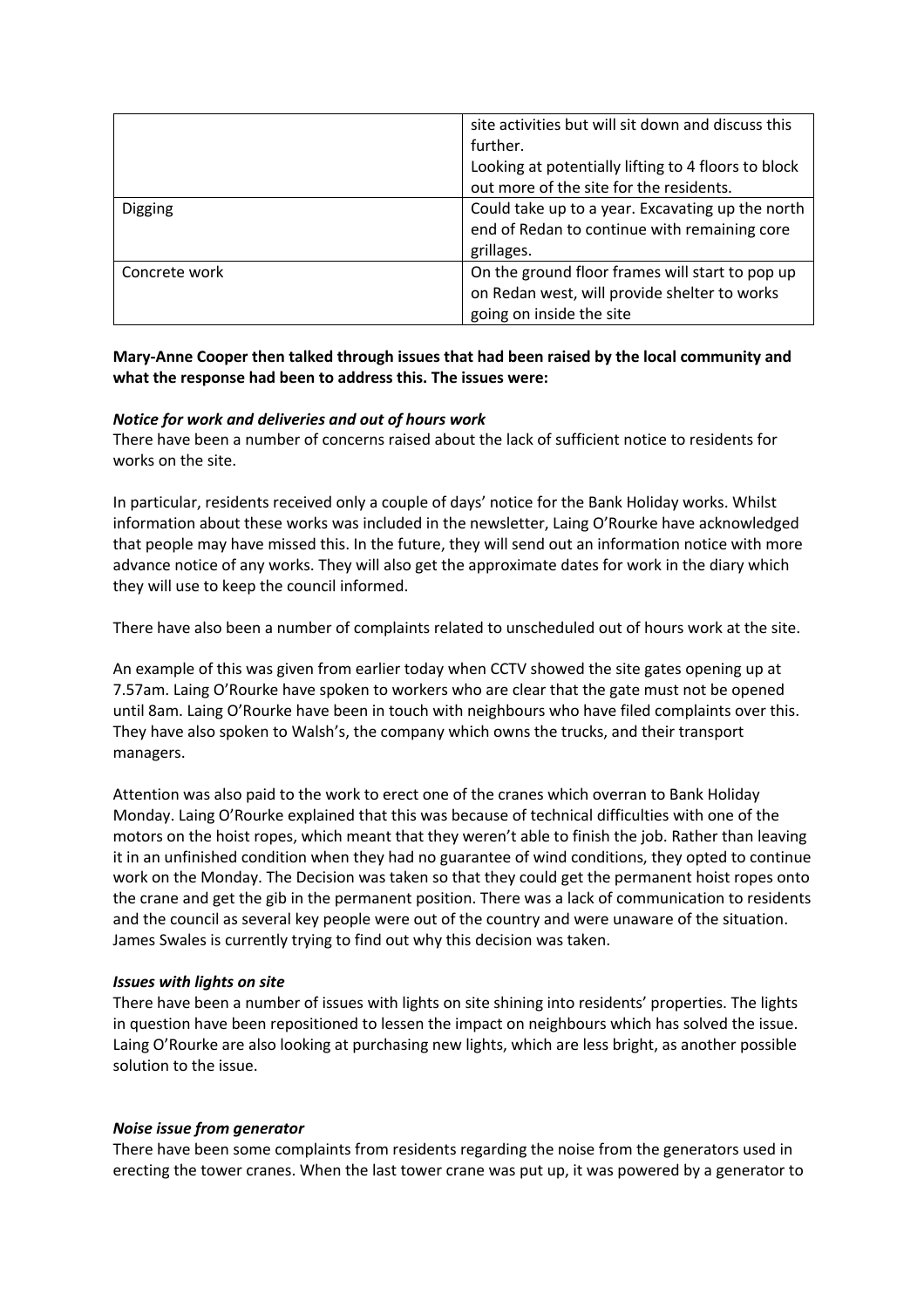ensure that the aircraft lights remained on. This was a temporary measure whilst a separate power source for the lights was fitted. It will take a few months to find permanent power source on site, however the process is underway so this shouldn't be much of an issue going forward

### *Road sweeper*

There have been some complaints related to the 'muck' left on the roads outside of the site. This is more of an issue for residents at the top end of Queensway, where the delivery route comes from Bishops Bridge Road and turns into Queensway and then into the site. The Road sweeper then follows, ensuring that the roads are left clean. Particularly with some of the bad weather that we have experienced recently, there have been some questions as to the effectiveness of the road sweeper.

There are also concerns that the sweeper may be moving too fast to pick up all the 'muck' - Laing O'Rourke have spoken with drivers and asked them to drive more slowly to ensure that the roads are properly cleaned. They have also taken steps to ensure that the trucks come into contact with less muck. They have reinstalled a ramp on site and are in the process of relaying concrete. They will look at this again as winter months approach. Dean Bermingham has suggested that it may be worth looking into a professional wheel cleaner if the problem is not solved.

There have also been some complaints related to the noise of the sweepers. Laing O'Rourke have again spoken with the drivers and asked them to cut out unnecessary movement and idling and switch off sweepers when they are not in use.

#### **Other news**

Due to the huge amount of material that is going to be excavated on site, Laing O'Rourke are going to try and ensure that as much of that is diverted and reused as a material.

#### **QUESTIONS TO LAING O'ROURKE**

**Q – John Zamit)** Why does the crane have to go up on the weekend?

**A- James Swales)** Because of the size of the crane, the whole site has to become an exclusion zone, so it needs to happen when the site is shut. Less traffic on the road at the weekend, also means that it is easier to get the cranes to the site.

**Q- John Zamit)** What about a cabin for the East elevation?

**A – James Swales)** They're still keen to progress with that but there are a few structural issues. It would have to be built on a steel stanchion and also potentially tie into the façade retention scheme. There are also a few concerns over timings of when that would be viable. Currently with excavation work inside the site, the wall which holds up the ground is working quite hard with the imposed load from the façade retention system, so there are a few concerns over putting additional loads on top of it. It won't be able to happen until we get the ground floor reinstated across the site to help prop the contig wall, but they're still pushing for it and are keen to install it in Q1/ Q2 next year.

**Q – Mark Walsh)** Seeing as there were a number of complaints about the noise created by the generators to power the tower cranes - with another four cranes coming in over the course of the project, what is the plan for this?